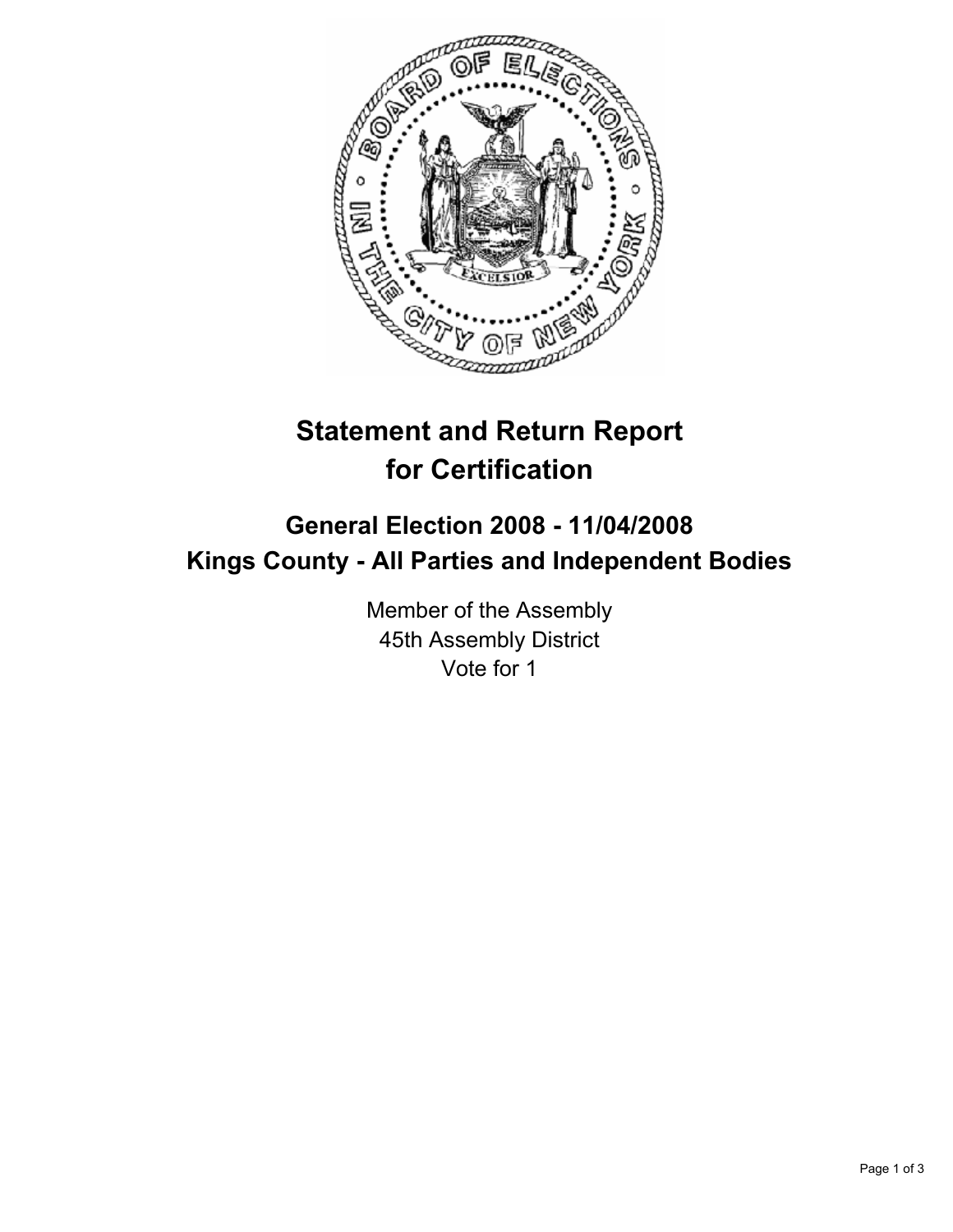

### **Assembly District 45**

| PUBLIC COUNTER                       | 26,973 |
|--------------------------------------|--------|
| <b>EMERGENCY</b>                     | 191    |
| ABSENTEE/MILITARY                    | 782    |
| AFFIDAVIT                            | 1,107  |
| <b>Total Ballots</b>                 | 29,362 |
| STEVEN CYMBROWITZ (DEMOCRATIC)       | 11,015 |
| STEVEN CYMBROWITZ (REPUBLICAN)       | 10,320 |
| STEVEN CYMBROWITZ (WORKING FAMILIES) | 538    |
| IAN RANDAL STROCK (WRITE-IN)         |        |
| <b>WILLIAM COLTON (WRITE-IN)</b>     |        |
| <b>Total Votes</b>                   | 21,875 |
| Unrecorded                           | 7,487  |